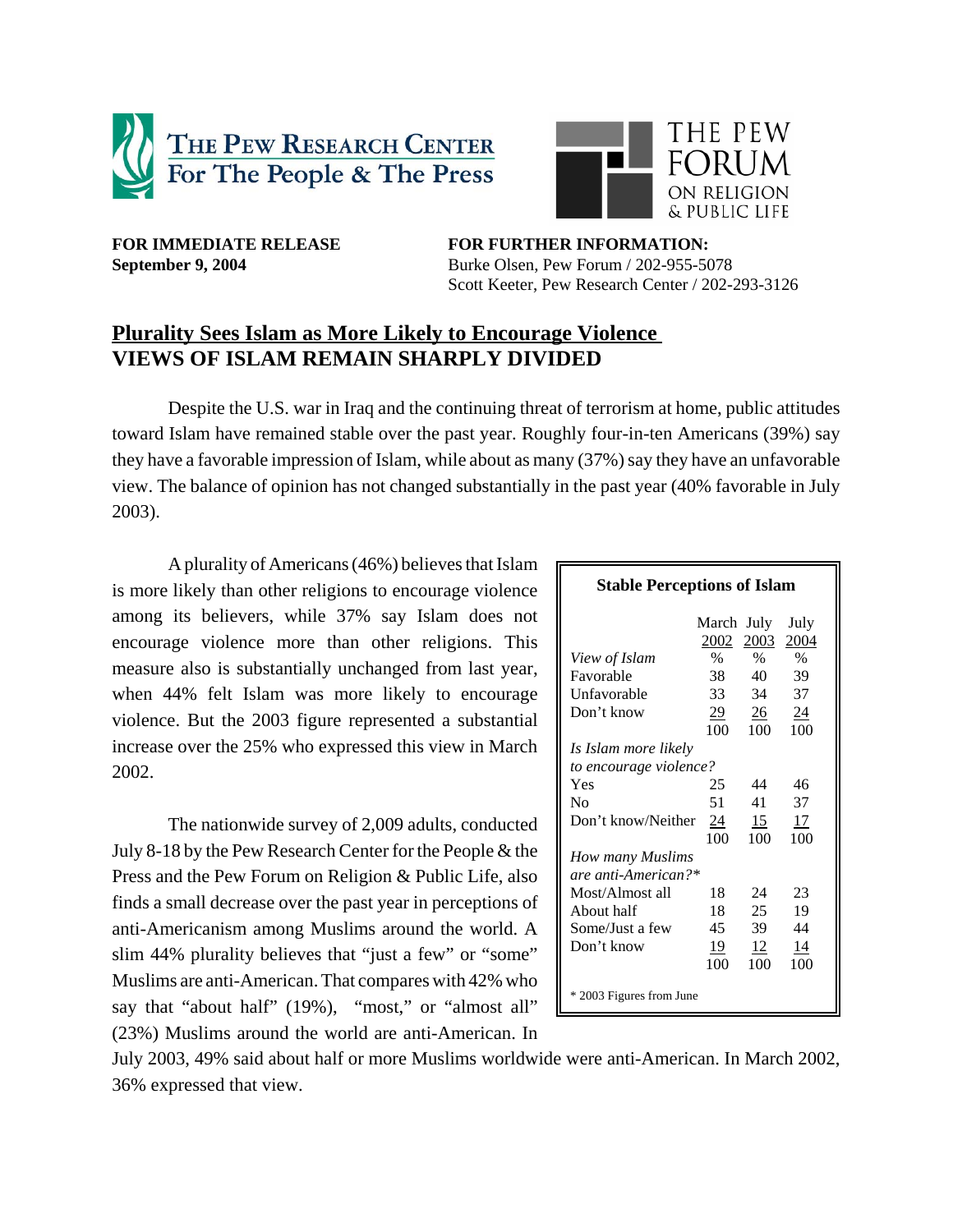# *Gaps Persist in Views of Islam*

There continue to be significant demographic and political differences in public opinion toward Islam. On balance, younger Americans, those under age 30, hold a more favorable view of Islam; older age groups are divided, with a relatively large minority of those age 65 and older expressing no opinion (39%).

Among religious groups, seculars by two-toone express a favorable opinion of Islam (50%-25%). A plurality of white Catholics also has a positive impression of Islam (43% fav/34% unfav). But white evangelical Protestants, on balance, have a negative opinion of Islam (46% unfav/29% fav). And more than half of white evangelicals who attend church at least once a week have an unfavorable impression of Islam.

There also are sharp ideological differences in impressions of Islam. A solid majority of liberal Democrats (56%) say they have a favorable opinion of Islam. Conservative and moderate Democrats are less favorable (44%), but positive opinions outnumber negative ones. Republicans are less positive toward Islam, and 45% of conservative Republicans say they have an unfavorable opinion of the religion.

| <b>Views of Islam</b>      |                     |            |                  |
|----------------------------|---------------------|------------|------------------|
|                            | Fav-                | Unfav-     |                  |
|                            | orable              |            | orable DK/Ref    |
| Total                      | $\frac{0}{0}$<br>39 | $\%$<br>37 | $\%$<br>$24=100$ |
| Sex                        |                     |            |                  |
| Male                       | 39                  | 41         | $20=100$         |
| Female                     | 38                  | 32         | $30=100$         |
| <b>Race/Ethnicity</b>      |                     |            |                  |
| White                      | 39                  | 37         | $24=100$         |
| <b>Total Non-White</b>     | 36                  | 38         | $26=100$         |
| <b>Black</b>               | 38                  | 44         | $18=100$         |
| Hispanic                   | 44                  | 38         | $18=100$         |
| Age                        |                     |            |                  |
| 18-29                      | 47                  | 36         | $17 = 100$       |
| 30-49                      | 41                  | 39         | $20=100$         |
| 50-64                      | 35                  | 37         | $28=100$         |
| $65+$                      | 29                  | 32         | $39=100$         |
| <b>Education</b>           |                     |            |                  |
| College Grad               | 49                  | 34         | $17=100$         |
| Some College               | 49                  | 33         | $18=100$         |
| <b>High School or Less</b> | 28                  | 40         | $32=100$         |
| <b>Race/Religion</b>       |                     |            |                  |
| <b>White Protestant</b>    | 34                  | 41         | $25=100$         |
| Evangelical                | 29                  | 46         | $25=100$         |
| Attend weekly +            | 23                  | 54         | $23=100$         |
| Attend less often          | 38                  | 33         | $29=100$         |
| Non-Evangelical            | 40                  | 36         | $24=100$         |
| <b>White Catholic</b>      | 43                  | 34         | $23=100$         |
| Secular                    | 50                  | 25         | $25=100$         |
| Party/Ideology             |                     |            |                  |
| Conservative Rep.          | 33                  | 45         | $22=100$         |
| Mod./Liberal Rep.          | 40                  | 40         | $20=100$         |
| Independent                | 36                  | 39         | $25=100$         |
| Cons./Mod. Dem.            | 44                  | 32         | $24=100$         |
| Liberal Democrat           | 56                  | 26         | $18=100$         |